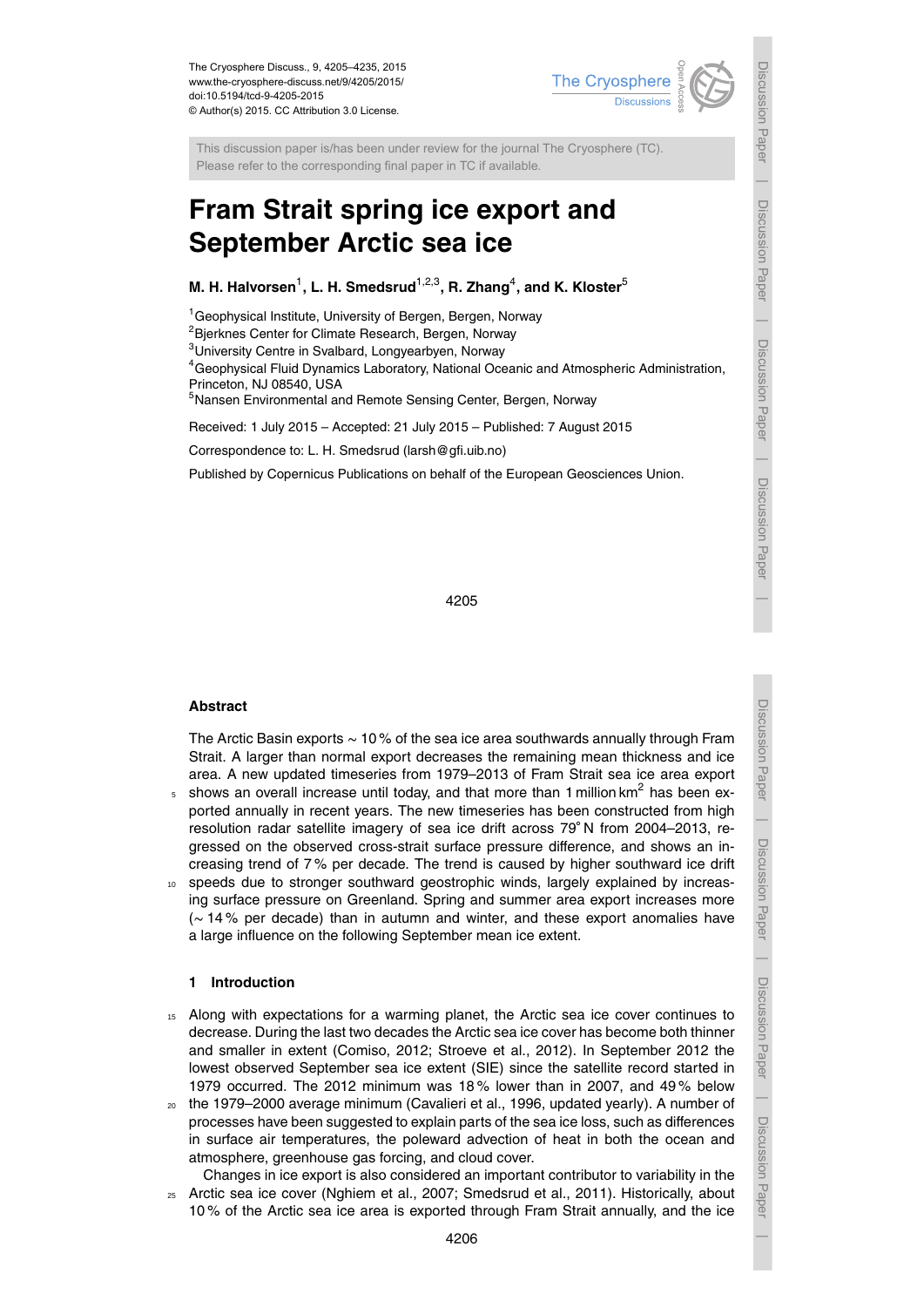Discussion Paper

 $\overline{\phantom{a}}$ 

Discussion Paper

Discussion Paper

 $\overline{\phantom{a}}$ 

Discussion Paper

 $\overline{\phantom{a}}$ 

Discussion Paper

 $\overline{\phantom{a}}$ 

export through the other Arctic gateways are on an order of magnitude smaller (Kwok, 2009). Because quite thick ice is lost this way (Hansen et al., 2013) a larger than normal export decreases the remaining mean thickness in addition to the sea ice covered area inside the Arctic Basin.

- <sup>5</sup> Recent studies on sea ice motion have shown that sea ice drift speed is increasing in the Arctic Basin (Hakkinen et al., 2008; Rampal et al., 2009), and in Fram Strait (Rampal et al., 2009; Smedsrud et al., 2011). Positive trends were also found in cumulative Fram Strait ice area export by Widell et al. (2003) (4 % per decade in the period 1950–2000) and Smedsrud et al. (2011) (5 % per decade in the period 1957–2010).
- <sup>10</sup> Contrary to these studies, Kwok et al. (2013) found a small negative trend in cumulative Fram Strait ice area export in the similar period 1982–2009, but with positive trends for both annual (October–September) and summer (June–September) from 2001–2009. Spreen et al. (2009) did not observe any significant change in Fram Strait ice volume export for the period 2003–2008.
- <sup>15</sup> The Arctic seasonal maximum sea ice cover occurs in late February or early March (Zwally and Gloersen, 2008). Ice export through Fram Strait between March and August could therefore influence the following September SIE, because sea ice is mostly melting within the Arctic Basin during these months (Smedsrud et al., 2011; Kwok and Cunningham, 2010). However, such an influence has not been found so far. Our new
- <sub>20</sub> timeseries shows such an influence, and suggests that high accuracy monitoring of the Fram Strait ice area export should be continued and would contribute to seasonal forecasts of the next September SIE. This paper focuses on the continued high level of area export and the relation between spring and summer sea ice export and the following September Arctic SIE.

## <sup>25</sup> **2 Data and methods**

In this study we used observed sea ice drift speed onwards from February 2004 and updated through December 2013. The drift is calculated by recognising displacement vec-

4207

tors manually on Envisat Advanced Synthetic Aperture Radar (ASAR) WideSwath and Radarsat-2 ScanSAR (from 2012) images captured 3 days apart (Kloster and Sandven, 2014). Displacement vectors that cross 79◦ N were linearly interpolated to bins (1◦ longitude, each 21 km) from 15◦ W to 5◦ E (Fig. 1). For most 3 days image pairs,

- displacement vectors with an accuracy of about  $\pm 3$  km is found with a spacing of 30– 50 km. This accuracy of about ±3 km per vector is considered sufficient for most analysis. This is because subsequent averaging or addition in time/space of many unbiased vectors will generally result in ice mean speed and ice export values with a significantly better accuracy than 10 %. We only use the monthly mean cross-strait value of ice drift
- $10<sub>10</sub>$  speed here, being the spatial-temporal mean southward speed of all ice crossing 79 $^{\circ}$  N (Fig. 1) between the fast ice edge and the pack ice edge at 50 % concentration. On the western side of the strait a linear interpolation from zero motion in the stable fast ice to the first measured motion vector is made. It is assumed that ice displacement to the east of the last measured vector is constant near the ice edge. The mean speed value
- <sup>15</sup> results from the averaging of about 50 individual, unbiased displacement vectors, thus the calculated mean speed value should be considerably more accurate than 10 %. Ice area export over consecutive 3-day-periods along 79◦ N is a product of sea ice drift data and passive microwave sea ice concentration data (Kloster and Sandven, 2014). We use cumulative (monthly and yearly) ice area export onwards from 2004.
- <sup>20</sup> From here on ice area export will be referred to as ice export. Observed monthly mean Sea Level Pressure (mSLP) values were used onwards from 1979. The cross-strait difference along 78◦ N was then calculated between 18◦ W and 15<sup>°</sup> E. Monthly mSLP observations was obtained from Longyearbyen (Fig. 1, Svalbard Airport, Norwegian Meteorological Institute, http://eklima.met.no). On the
- $_{25}$  Greenland side surface pressure at 18 $^{\circ}$ W was constructed using weighted average of monthly mSLP from two nearby stations; Danmarkshavn and Nord (Fig. 1, Danish Meteorological Institute, Cappelen, 2014). mSLP from Danmarkshavn and Nord correlated well (*r* = 0.94) and allowed calculations of cross-strait geostrophic winds fol-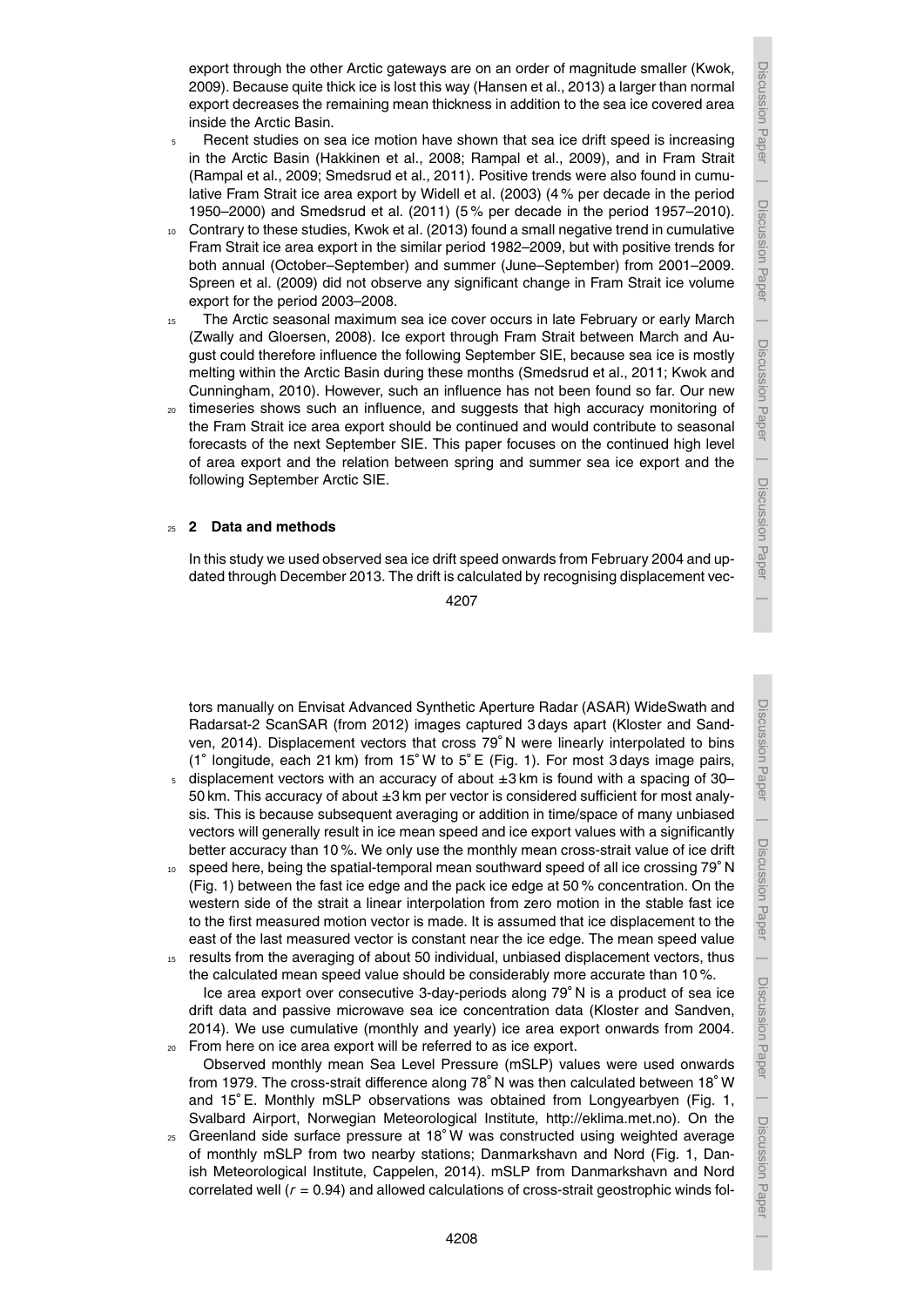Discussion

Paper | Discussion Paper

Discussion Paper

 $\overline{\phantom{a}}$ 

Discussion Paper

 $\overline{\phantom{a}}$ 

 Discussion PaperDiscussion Paper

lowing Thorndike and Colony (1982), and correlations and linear regressions between this wind and observed sea ice drift speed or ice export.

We used National Snow and Ice Data Center ice extent since 1979 (Cavalieri et al., 1996, updated yearly). The ice extent is defined as the area covered by ice greater than

<sup>5</sup> 15 % ice concentration, and has been derived from Scanning Multichannel Microwave Radiometer (SMMR) and Special Sensor Microwave/Imager (SSM/I) brightness temperatures using the NASA Team sea ice algorithm.

A coupled climate model (Geophysical Fluid Dynamics Laboratory Coupled Model version 2.1 (GFDL), Delworth et al., 2006) is used to further investigate the coupling

- between sea ice export and September Arctic SIE. In the ocean the model has 50 vertical levels and 1° zonal resolution. Its atmosphere component has 24 vertical levels, with horizontal resolution of 2 $^{\circ}$  latitude  $\times$  2.5 $^{\circ}$  longitude. We mostly utilize a 3600 year control simulations were the model is forced by constant radiative conditions representative of 1860. This produces a stable multi-millennium control integration without flux adjust-
- <sup>15</sup> ments, that simulate most features of the relationship between atmospheric/oceanic forcing and Arctic sea ice cover realistically (Zhang, 2015).

## **3 Results and discussion**

The most dominant forces acting on sea ice are the wind drag and the ocean drag (Thorndike and Colony, 1982). On short time scales (from days to months), geostrophic

- <sup>20</sup> winds alone explain above 70 % of the variance of the ice speed in the Arctic Ocean (Thorndike and Colony, 1982), and winds are also the dominant force acting on sea ice in Fram Strait (Widell et al., 2003). Here ice drift is in the south-southwesterly direction, and a mean southward speed of 16 cms<sup>-1</sup> has been reported based on moorings at 5 ◦ W in the period 1997–2000 (Widell et al., 2003). Figure 1 shows that the temporal
- $25$  mean speed is quite constant across the strait eastward of  $5°W$ , and that the speed decreases westward towards the Greenland coast. Velocities are clearly strongest during winter, with mean speeds above 20  ${\rm cm\,s}^{-1}$  decreasing to less than 10  ${\rm cm\,s}^{-1}$  during

4209

summer in the outer part (Fig. 1) The ice export occurs mostly between 5° W and the Greenwich Meridian. The export is limited on the western side by the decreasing ice speed, reaching zero at 16° W were stationary land fast ice is usually found, and by zero concentration on the eastern side varying from 5◦ W to 5◦ E (Fig. 1 in Smedsrud

<sup>5</sup> et al., 2011). Export estimates from passive satellites (Kwok, 2009) and those based on mSLP difference and SAR tracking are largely consistent for the 80's and 90's (Smedsrud et al., 2011).

## **3.1 Atmospheric forcing**

From a linear regression between monthly mean ice drift speed and geostrophic wind 10 we find that the ice in Fram Strait drifts at a speed being 1.6% of the geostrophic wind speed (Eq. 1). The constant contribution resulting from the linear regression, which is the speed of the ice given no local wind forcing, is 6.5 cms<sup>-1</sup> (Eq. 1). Both terms are comparable to previous studies (Widell et al., 2003; Smedsrud et al., 2011; Thorndike and Colony, 1982). The standard error of the regression was 3.5  $cm s^{-1}$ .

$$
V_{\text{ice}} = 0.016 \times V_g + 0.065 \text{[ms}^{-1}]
$$
 (1)

The constant contribution of 6.5 cms<sup>-1</sup> represents the mean (not wind-driven) ocean current. A nonlinear component of the ice drift including forces from variations in ocean currents or internal ice stress may also represent parts of this constant (Thorndike and Colony, 1982). The correlation between monthly mean ice speed and geostrophic wind

- <sup>20</sup> was good, *r* = 0.76 with the 95 % confidence interval [0.67 0.83]. We also correlated the monthly mSLP with the maximum monthly sea ice drift speed along 79<sup>°</sup> N, which resulted in similar correlations. Analyzing the east-west variations showed that 33.0 % of the 1◦ longitude bins reached the monthly maximum speed. This means that maximum speed and mean speed relate to the wind forcing in the same way, and that
- <sup>25</sup> the east-west averaging contains the variability. The correlation between Fram Strait cross-strait mSLP difference and ice export was *r* = 0.73.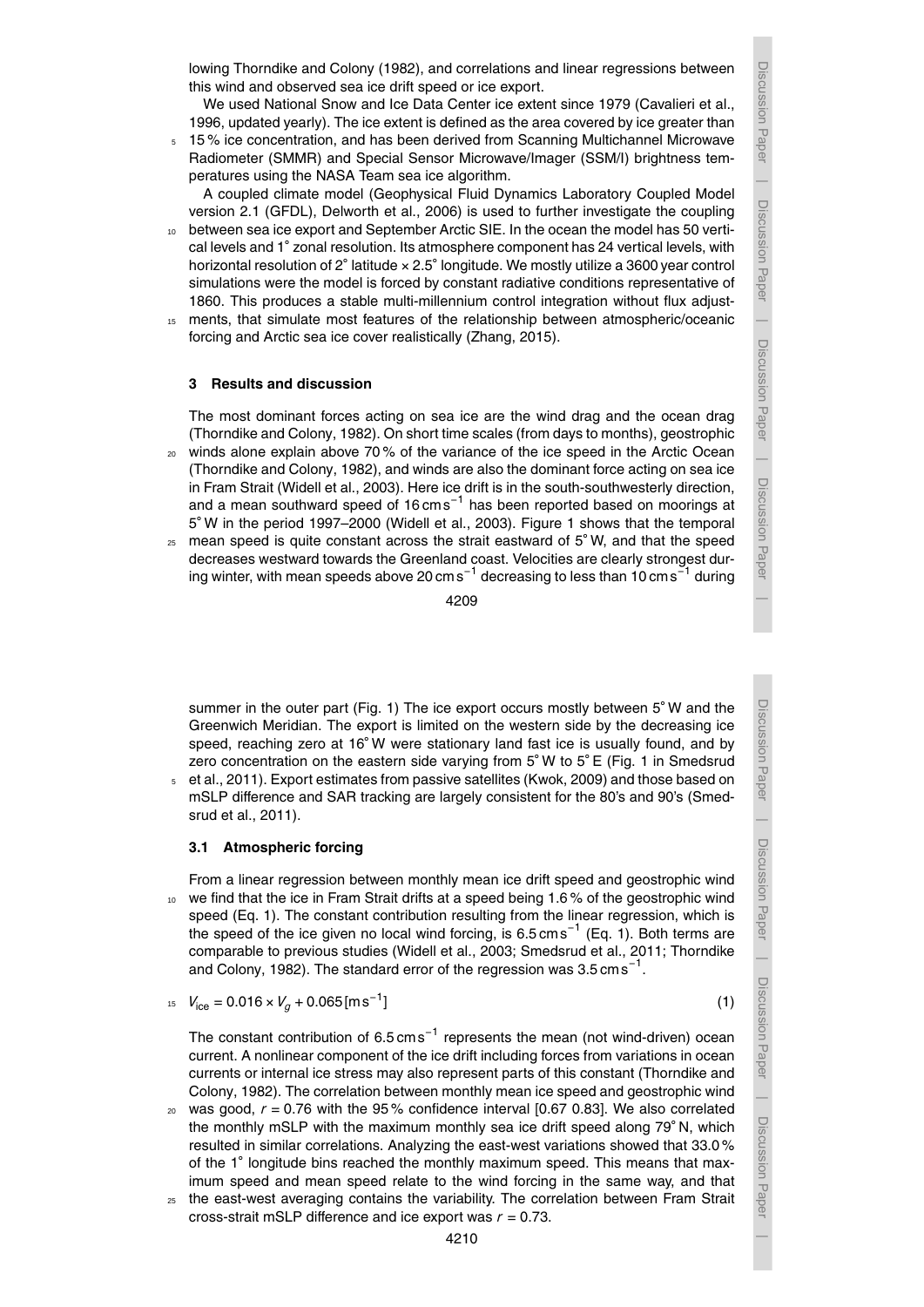## **3.2 Ice drift seasonality**

The annual cycle of mSLP-based ice speed (and export) is similar to earlier estimates (Kwok, 2009), with higher speed during winter, and weaker during summer. Annual mean speed is close to 12 cms<sup>-1</sup> (Fig. 2). This mean value is a spatially avaraged

value between 15 and 5◦ <sup>5</sup> W, and a temporal average for the years 1979–2013. Based on the NCEP reanalysis data Smedsrud et al. (2011) found significantly lower mean ice speed in the 1960's and 1970's.

The previous assumption of a constant contribution throughout the year of 6.5 cms<sup>-1</sup> is challenged by our new results. We discovered a seasonal difference between the

- <sup>10</sup> observed ice speed and the estimated mSLP-based speed (Fig. 2). The difference suggest that the ice speed should be 3.0 cms<sup>-1</sup> stronger during winter (December– April), and 2.8 cms<sup>-1</sup> weaker during summer (June–October). This is inconsistent with vartiations in the internal ice stress; ice is thicker and more dense during winter, resulting in a larger ice stress and thereby weaker ice drift speed for a similar wind. An
- <sup>15</sup> increase in the mean ocean current below the ice during winter, which in this case is the East Greenland Current (EGC), is consistent with the generally stronger winds in the North Atlantic region during winter. This suggest that the EGC is responding to the larger scale windforcing as well as to the local winds. Generally the entire circulation along the continental slope of the Arctic Basin – Nordic Seas is driven by the
- <sup>20</sup> wind-stress curl north of the Greenland-Scotland ridge (Isachsen et al., 2003). Two recent studies confirm that the EGC is stronger during winter and is responding to the large-scale wind stress curl in the Nordic Seas. It is thus likely that this is causing the additional winter export (Fig. 2). De Steur et al. (2014) analysed mooring data along 79° N between 1997 and 2009, and found that surface currents were below 5 cms<sup>-1</sup>
- <sub>25</sub> during summer and 10–15 cm s<sup>−1</sup> during winter, also varying in the east-west direction. Daniault et al. (2011) found a maximum in the flow in January and a minimum in July for the years 1992–2009 based on altimetry at 60◦ N, and that the vertical distribution remained constant over this time period.

Assuming a stronger EGC during winter, and weaker during summer, not related to the local winds, we re-calculated the timeseries using this seasonal difference, and the corrected ice speed fitted the observations in a much better way (Fig. 2). The same correction was made for the calculated ice export, so the summer values were 5 decreased and the winter values increased accordingly (not shown). The seasonal correction improved the correlations between observed and mSLP-based ice drift (*r* = 0.88 for ice speed and  $r = 0.87$  for ice export). This means that our new timeseries explains close to 80 % of the observed ice drift variability. The constant contribution from the EGC during summer makes up ∼ 34 % of the mean monthly summer ice <sub>10</sub> export of 42.1 × 10<sup>3</sup> km<sup>2</sup>, and the contribution during winter makes up ~ 55 % of the mean winter export of 110.5  $\times$  10<sup>3</sup> km<sup>2</sup> (not shown).

#### **3.3 Annual mean ice export and trends: 1979–2013**

Using this newly confirmed seasonal variation explained by the EGC, in addition to the local winds calculated from observed mSLP, we calculate the monthly mean ice

- 15 export prior to 2004 when SAR images became available. Monthly mean Fram Strait ice export (Fig. 3) was produced by using the mSLP-based ice export including the seasonal correction from 1979–2003, and the observed ice export from 2004–2013. Previous studies (Smedsrud et al., 2011; Widell et al., 2003; Kwok, 2009) used reanalysis mSLP data, and our present study should therefore represent a more accurate
- <sup>20</sup> estimation. We discovered systematic differences between the NCEP Fram Strait reanalysis mSLP data and observed mSLP in the recent years that we are not able to explain (not shown), and decided therefore to base the new ice export estimates solely on observed mSLP. Prior to 2004 we do not utilize observations of cross-strait variations in the width of the ice covered area, ice speed or ice concentrations, but base
- 25 our ice export values solely on the regression equation found between observed mSLP from Longyearbyen, station Nord and Danmarkshavn (Fig. 1) and observed SAR ice export.

Discussion Paper

Discussion Paper

 $\overline{\phantom{a}}$ 

Discussion Paper

 $\overline{\phantom{a}}$ 

Discussion Paper

 $\overline{\phantom{a}}$ 

Discussion Paper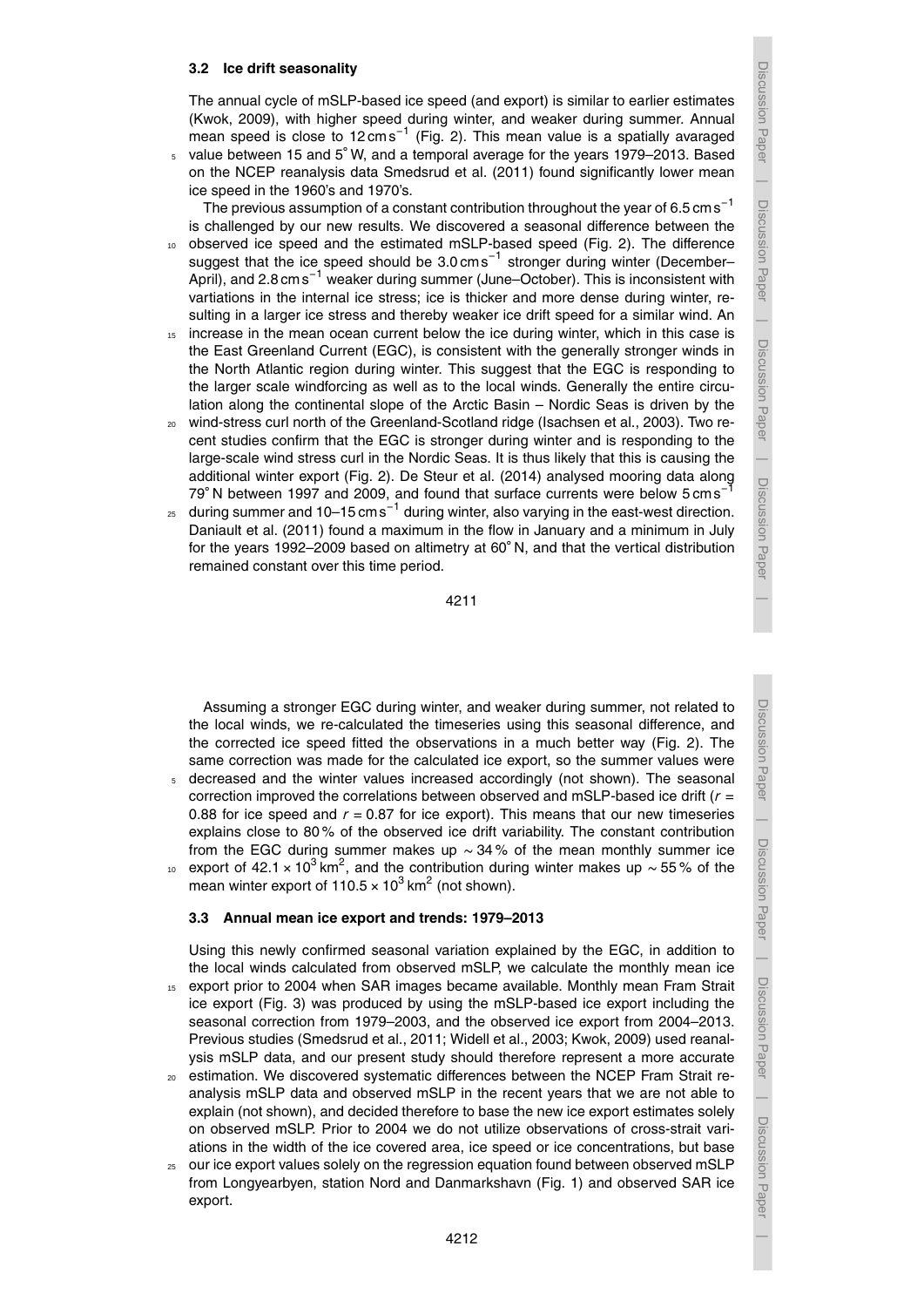Figure 3 shows an increase for both annual and seasonal values. Hereafter we define annual ice export values as winter centered averages (September–August), winter export as averages from September through February, and spring export as averages from March through August. The long-term annual mean ice export is close

 $5$  to 880 × 10<sup>3</sup> km<sup>2</sup> year<sup>−1</sup>, thus higher than previous studies suggest (Smedsrud et al., 2011; Widell et al., 2003; Kwok, 2009). Fluctuations from year to year are large, but the ice export has remained higher than the long-term mean since 2006 (Fig. 3). The annual mean export has been larger than 1000  $\times$  10<sup>3</sup> km<sup>2</sup> year<sup>-1</sup> since 2010.

A high positive trend of +7.0 % per decade is found for annual values from 1979 10 to 2013 (Fig. 3). This trend is consistent with increasing ice drift speed observed in the Arctic Ocean (Spreen et al., 2011; Rampal et al., 2009). The trend is largely produced by higher ice export during spring. The winter ice export trend is +3.4 % per decade, while the spring export trend is  $+13.9\%$  per decade over the 35 year long period (Fig. 3).

- <sup>15</sup> We find comparable trends for the entire period (1979–2013) and for those based on the observed mSLP only (1979–2003). The trends are somewhat lower in the early period, but remain positive (annual, winter, spring values are 3.5, 10.5 and 1.3 % per decade, not shown). This indicates that the overall ice export trend is related to the increase in mSLP across Fram Strait, and has gradually increased since 1979. The
- <sup>20</sup> increase in export is due to stronger geostrophic winds, and for spring it is generated by an increase of 0.6 hPa per decade in the mSLP on Greenland. The mSLP on the Svalbard side has a slighly lower, negative trend. In the 1980's the spring export was approximately half of the winter export. The robust trend in spring export has resulted in a smaller seasonal difference in recent years, and since 2011 the two are close in
- <sup>25</sup> magnitude (Fig. 3).

We note that other results (Kwok et al., 2013; Spreen et al., 2009) are consistent with ours for the 80's and 90's but differ in the period since 2004. This is when we have SAR based ice velocity data available, and we believe that the cause of the differences

4213

lay in that the passive satellite observations are to coarse to resolve the high speed export events during winter (Smedsrud et al., 2011).

## **3.4 Recent annual export**

The annual mean ice area export since 2010 is 1100  $\times$  10 $^3$  km $^2$  (Fig. 3). This high ex-<sup>5</sup> port means an overall increase in how much of the Arctic Basin ice cover is "lost" each year. The Arctic Basin covers an area of  $\sim$  7.8 million km<sup>2</sup>, and has been fully ice covered from November through May since 1979 until today. The annual ice export during the 1980's (~ 800 × 10<sup>3</sup> km<sup>2</sup>) was 10 % of this winter ice covered area. However, during the last three years the annual ice export has increased to 14 % of this area, meaning

- <sup>10</sup> a 40 % increase in the relative sea ice area export, or the large-scale divergence of the Arctic Basin sea ice cover. Further, an estimate of the new annual mean ice covered area inside the Arctic Basin is 7.0 million km<sup>2</sup>. This is based on reduced monthly mean ice extent between June and October.
- Using this updated annual mean Arctic Basin ice cover of 7.0 million  $km^2$ , the Fram <sup>15</sup> Strait ice export has been 16 % of the area since 2010. This is a 60 % increase in relative sea ice area export since the 1980's, and is clearly connected with the overall Arctic sea ice decline. During winter the open water anomalies created within the basin are quickly refrozen, and one major effect of the increased ice export since 1979 has therefore been to contribute towards the overall observed thinning since the 1990's (Kwok and Rothrock, 2009).
- 

## **3.5 Ice export and September Arctic sea ice cover**

A larger than normal ice export decreases the sea ice cover directly inside the Arctic Basin by transporting sea ice out. While the open water anomalies inside the basin refreeze during winter, they may be further enhanced by positive feedback mechanisms

<sup>25</sup> during summer. This transition from winter and re-freezing, to summer and positive feedback, occurs gradually later in the year as one moves north, but melting will prevail

Discussion Paper

 $\overline{\phantom{a}}$ 

Discussion Paper

Discussion Paper | Discussion Paper

Discussion Paper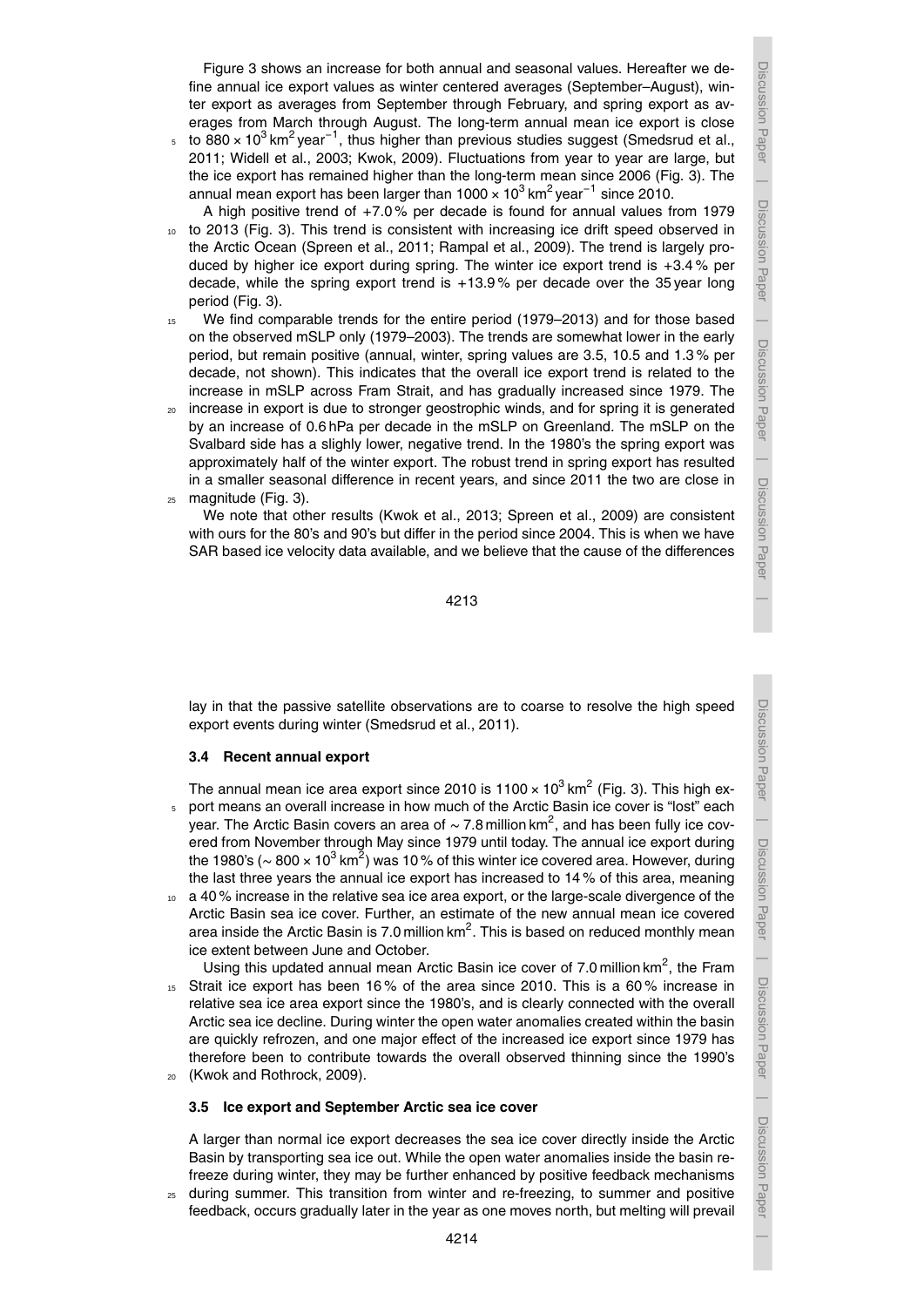Discussion Paper $\overline{\phantom{a}}$  Discussion Paper $\overline{\phantom{a}}$  Discussion Paper $\overline{\phantom{a}}$  Discussion PaperDiscussion Paper  $\overline{\phantom{a}}$ 

over most of the Arctic Basin onwards from May (Markus et al., 2009). In this section we will discuss the direct effect of ice export anomalies onwards from March. Altough there may be some re-freezing in March, April and May, the newly formed ice will be thin, have a thin snow cover, and therefore easily melt and deform. We therefore

- <sup>5</sup> first summarize the export anomalies onwards from March, and note that the Arctic seasonal maximum SIE occurs in late February or early March. We thus summarize open water areas created by export onwards from March, and assume that they will contribute directly to open water areas in September the same year. The areas may not refreeze due to solar radiation and warmer air temperatures, or they may form thin
- ice that melts later in the summer. The indirect effect and the ice-albedo feedback will be discussed in the next section.

Previous examination of the contribution of summer (June–September) ice export to the loss of multiyear ice cover from 2005 to 2008 (Kwok and Cunningham, 2010) indicated a small contribution. Our results show something different. The annual spring

- 15 ice export has been about 500  $\times$  10<sup>3</sup> km<sup>2</sup> since 2008 (Fig. 4). This is a 100 % increase compared to the spring export in the early 1980's, so in recent years an additional ice export of  $\sim$  250 × 10<sup>3</sup> km<sup>2</sup> has occurred during spring. Over the same timeframe the September SIE has decreased ~ 2500 × 10<sup>3</sup> km<sup>2</sup>, so the increased spring export can directly explain about 10 % of the loss (Fig. 4).
- <sub>20</sub> The low September SIEs in 2007 and 2012 thus seems related to high spring export these years (Fig. 4). Likewise did the export decrease in 2013, and the September 2013 extent recovered. Overall the two series correlate well, with *r* = −0.57 for the untrended values, and with  $r = -0.38$  when the trends are removed. We return to the correlation values in Sect. 3.7. Not all high export events are followed by an anoma-
- <sup>25</sup> lously low September SIE, for example in 1990 and 2000. One suggestion to explain the missing response for a high spring export and normal September SIE lies in the thickness variability and its interaction with the regional wind forcing within the Arctic Basin. The thinner ice cover in more recent years will more easily deform and compact given a convergent wind field, while in the past the thicker ice cover may resist such

wind forcing. The thickness in Fram Strait has thinned with about 1 m since 1992, and the average age of the exported ice has decreased from 3 to 2 years, but there are large year-to-year fluctuations (Hansen et al., 2014).

- One suggested mechanism for the rapid decline in summer Arctic SIE is that a larger <sup>5</sup> winter export could create more even and thin first year ice. This more even first year ice may have a larger fraction of melt ponds during summer. Schröder et al. (2014) found a strong correlation between simulated spring melt pond fraction and September Arctic SIE. We find that the correlation between winter ice export and the following September SIE is quite low. For un-trended values *r* = −0.28, and for de-trended values *r* = −0.18.
- $10$  The low increase in winter ice export over the last 35 years (3.4 % per decade) also suggest that summer ice loss and September SIE is not particularly sensitive to winter sea ice export.

## **3.6 Role of positive feedbacks**

- In addition to the direct contribution of about 10 % on the September SIE from spring <sup>15</sup> export through Fram Strait, the loss may be further enhanced by positive feedback mechanisms during spring and summer. Of these the ice- albedo feedback (Perovich et al., 2007), is the best known, but a thinner ice cover will also have a smaller resistance towards wind forcing (Rampal et al., 2009) and more easily deform. Both amplifies anomalies in thinner ice cover and leads to more open water areas.
- There are significant trends for the melt onset inside the Arctic Basin, and melt starts about 10 days earlier today than around 1980 (Markus et al., 2009). Melting generally starts in late May, but this does not mean that export anomalies have no effect until then. As noted by Markus et al. (2009) are early formations of open water areas important as it boosts the ice-albedo feedback. A positive export anomaly will lead to
- $25$  a positive solar heating anomaly because open water is created. We estimate the loss of sea ice due to the combined effect of increased ice export and the related ice-albedo feedback below. Weather the heat anomaly just prevents further growth or leads to direct melting is not specified.

Discussion Paper

Discussion Paper

 $\overline{\phantom{a}}$ 

Discussion Paper

Discussion Paper

 $\overline{\phantom{a}}$ 

Discussion Paper

 $\overline{\phantom{a}}$ 

Discussion Paper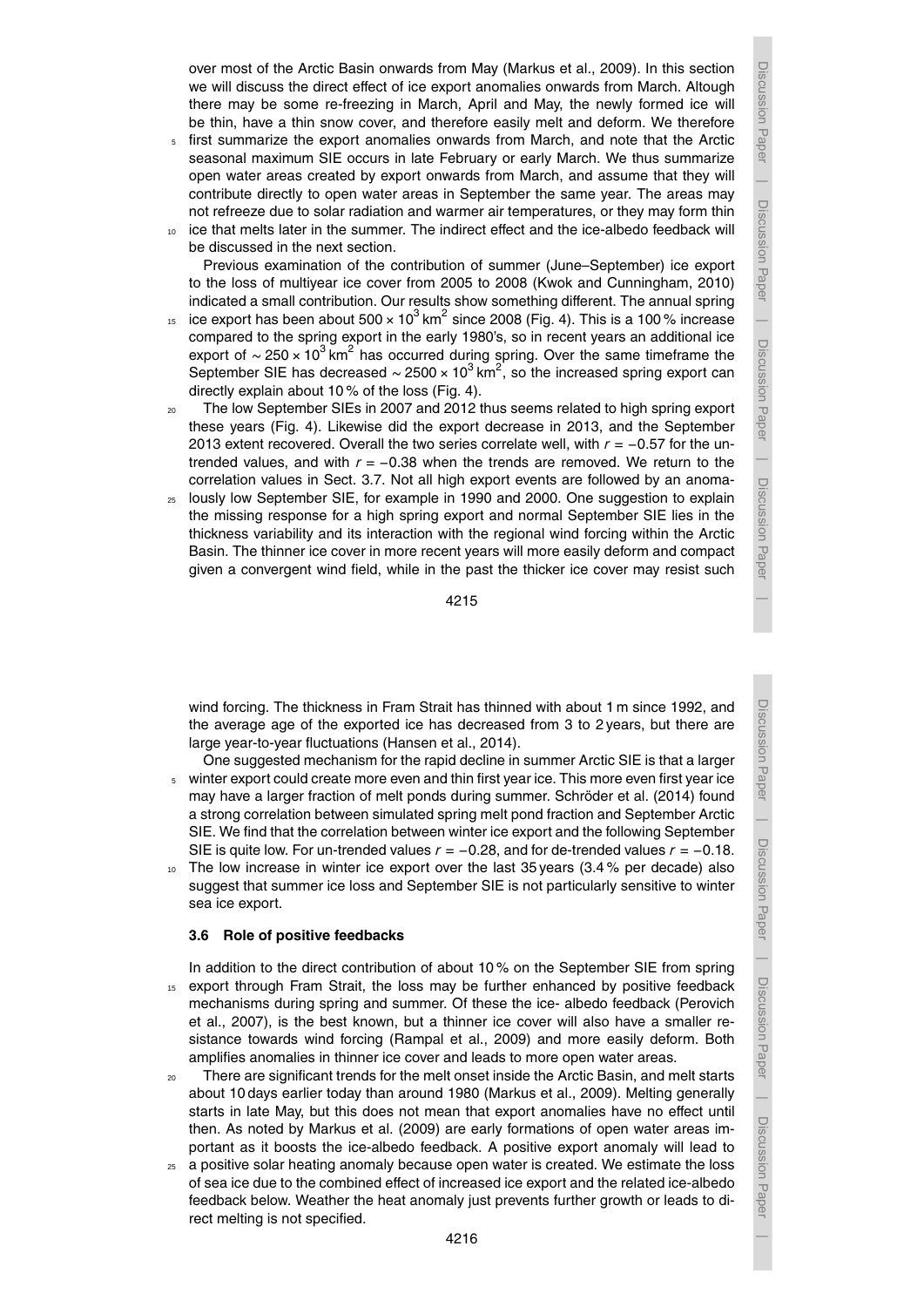- <sup>5</sup> 1981 average) to the most recent period (2011–2013 average). Between these two periods the additional open water area from increased ice export has increased ∼ 63, 105, 140, 155, 196, and 214  $\times$  10<sup>3</sup> km<sup>2</sup> from March through August. The monthly mean solar radiation is ~ 33, 142, 257, 302, 233 and 133 W m $^{-2}$ , from March through August, observed at Russian North Pole drift stations (Table 1, Björk and Söderkvist, 2002).
- <sup>10</sup> The relevant change in surface albedo can be estimated as 0.53, i.e. the difference between a (melting) sea ice albedo of 0.6, and an open water albedo of 0.07 (Perovich et al., 2007).

The additional open water areas between March and August lead to an additional solar heating of ∼ 2.44 × 10<sup>20</sup> J. This extra heat is enough to melt or prevent growth

- 15 of  $0.800 \times 10^3$  km<sup>3</sup> of ice. Choosing a mean ice thickness of 1.5 m (Zygmuntowska et al., 2013) for the ice (melted or prevented from forming) suggests an effected ice area of 531  $\times$  10<sup>3</sup> km<sup>2</sup>. This is twice the size of the original spring export anomaly, and increases the effect of the spring export anomaly to almost 30 %. This value appears when using a recent September Arctic SIE value of  $\sim$  5000 × 10<sup>3</sup> km<sup>2</sup> (Fig. 4). If only
- <sup>20</sup> the direct effect is used until June, and then the feedback is applied onwards the total effect still explains about 20 %.

## **3.7 Overall effect of spring export**

The above physically based estimates stated a direct effect of about 10 % rising to 30 % when including the ice albedo feedback. This was however only accounting for <sup>25</sup> the trends, or long term changes, while there is additional year to year variability of both September SIE and the spring export.

Because we expect the ice export to both influence the trend and the variability, we do not remove the trend initially. The overall correlation between annual spring

4217

ice export and the following September mean SIE (1979–2013) is *r* = −0.57, with the 95% confidence interval [-0.76 -0.29]. This means that the ice export explains 31% of the variance in the mean September SIE. For the recent ten years (2004–2013) when our ice export values are directly observed by SAR and the Arctic sea ice cover

- <sup>5</sup> has been thinner and more responsive the correlation is *r* = −0.76 (95 % confidence interval [−0.94 −0.26]). This means that 57 % of the variance can be explained for this period. This indicate a growing influence of the spring sea ice export in recent years. Removing the linear trends results in a correlation  $r = -0.38$ , with the 95 % con-
- fidence interval [−0.63 −0.05]. This indicates that ∼ 14 % of the variance in the de-10 trended September SIE can be explained by the de-trended spring ice export. This shows clearly that the ice export influences the trend in September SIE, but in addition
- it also influences the year-to-year variability (Fig. 4). Again is there higher correlations for the more recent 2004–2013 period, with *r* = −0.57. From a linear regression between annual spring Fram Strait ice export and mean
- <sup>15</sup> September Arctic SIE (Fig. 5), we find that the September SIE is −7.3 times the spring ice export the same year. For an export anomaly of 100  $\times$  10<sup>3</sup> km<sup>2</sup>, the response is thus a loss of September SIE of around  $700 \times 10^3$  km<sup>2</sup>. In the above calculations we were able to explain a loss of  $\sim$  300 × 10<sup>3</sup> km<sup>2</sup> including the ice albedo feedback, so clearly there are also other contributors to the overall loss of September SIE. The slope of the
- curve is set mainly by the recent years when September SIE is below 6000  $\times$  10<sup>3</sup> km<sup>2</sup> 20 (Fig. 5), when we also found the higher correlation and variance explained. We are lacking updated pressure observations from Greenland to extend our timeseries consistently through 2014. However we note that the September minimum increased from 2013 to 2014, consistent with the 2014 spring export being 15 % lower
- <sup>25</sup> than the spring export in 2013 (not shown). There is thus significant year-to-year variability and the spring export seems to have an increasingly important role to play in explaining this variability. The positive trend for earlier onset of melt (Markus et al., 2009) is also consistent with the higher correlation between the spring export and the September minimum for the last decade.

Discussion Paper

 $\overline{\phantom{a}}$ 

Discussion Paper

 $\overline{\phantom{a}}$ 

Discussion Paper

| Discussion Paper Discussion Paper

 $\overline{\phantom{a}}$ 

Discussion Paper

Discussion

 $\overline{\phantom{a}}$ 

Paper

Discussion Paper

Discussion Paper

 $\overline{\phantom{a}}$ 

Discussion Paper

 $\overline{\phantom{a}}$ 

Discussion Paper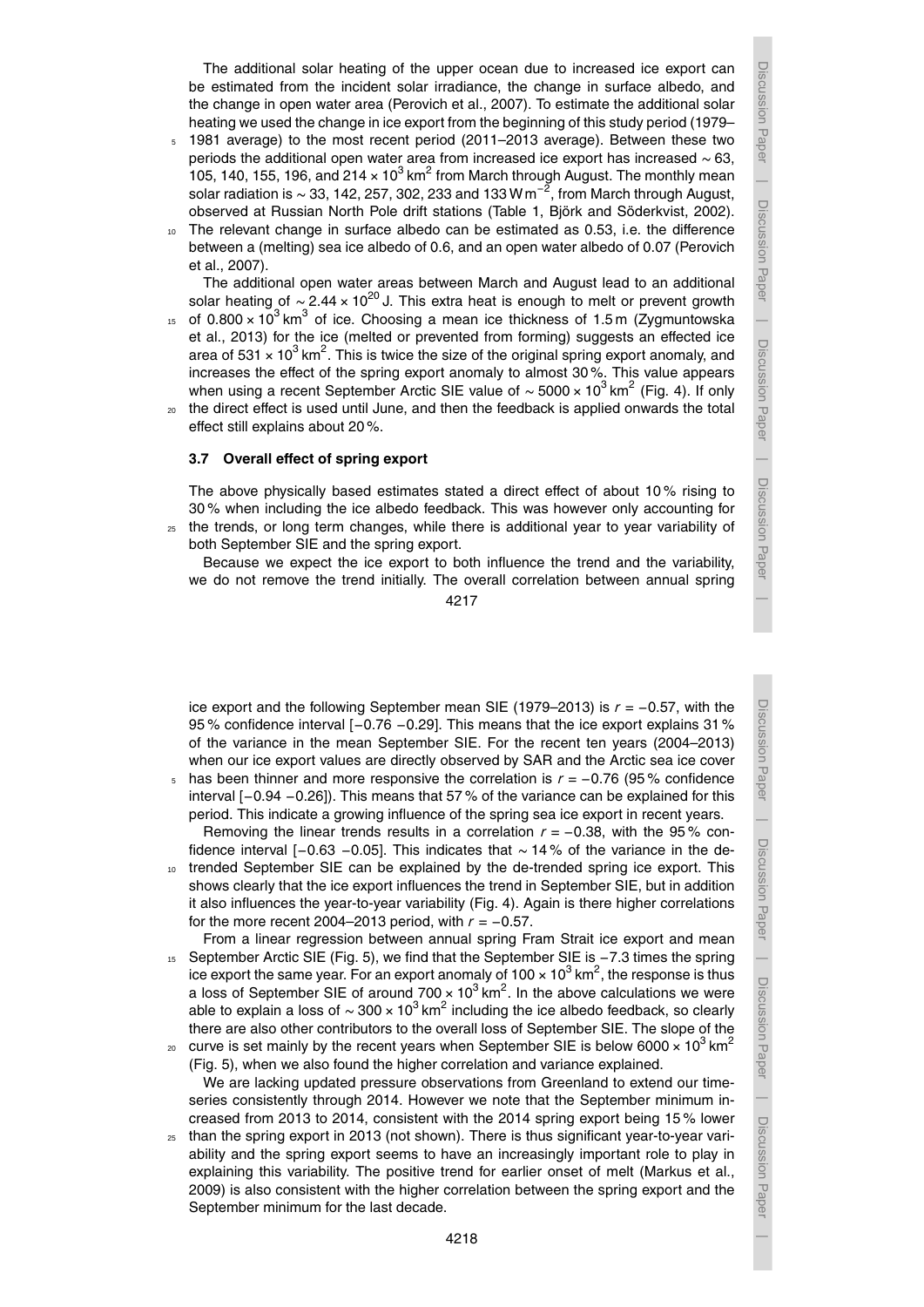Discussion Paper | Discussion Paper Discussion Paper Discussion Paper $\overline{\phantom{a}}$  Discussion PaperDiscussion Paper  $\overline{\phantom{a}}$  Discussion Paper $\overline{\phantom{a}}$ 

The total loss of September SIE, and also of Arctic sea ice loss for other months of the year, is driven by a number of factors. The sea ice export is only one of these factors, but one that seems to be largely overlooked until today. The major contributor to the overall loss is probably increased longwave radiation related directly to increased

<sup>5</sup> green house gases (Stroeve et al., 2012). In addition has increased Atlantic and Pacific ocean heat transport into the Arctic ocean likely contributed (Zhang, 2015), and atmospheric heat transport probably played a role in the overall thinning between the 1960's and the 1980's (Smedsrud et al., 2008). To further investigate the proposed link between spring sea ice export and the following September SIE we utilize fully coupled 10 climate model simulations below.

## **3.8 Coupled climate model simulations**

The 3600 year control simulation from the Geophysical Fluid Dynamics Laboratory (GFDL) Coupled Model version 2.1 presented in Zhang (2015) was further investigated here. This control simulation represents pre-industrial levels of greenhouse gases, and

- 15 should represent the natural variability of forcing and response for the Arctic sea ice in a good way. The simulated long-term climatology of the annual mean Fram Strait ice area export is about 1457 × 10<sup>3</sup> km<sup>2</sup> year<sup>-1</sup>. This ice export is higher than that of the long-term mean presented here (880 × 10 $^3$  km $^2$  year $^{-1}$ ), but this is a common problem for many climate models (Langehaug et al., 2013). The standard deviation of simulated
- 20 unfiltered spring Fram Strait ice area export is 327 × 10<sup>3</sup> km<sup>2</sup> year<sup>−1</sup>, while the observed standard deviation is 83 × 10<sup>3</sup> km<sup>2</sup> year $^{-1}$ . This difference is related to the much higher mean state in the model. The standard deviation of simulated 30 year low-pass filtered spring Fram Strait ice area export is 69 × 10 $^3$  km $^2$  year $^{-1}$ .
- The main predictors of low-frequency variability of summer Arctic SIE was identified <sup>25</sup> by Zhang (2015) as northward Atlantic heat transport, Pacific heat transport, and the spring Arctic Dipole (AD). Note that the time series used were 30 y low-pass filtered to extract the low-frequency variability. The ocean heat transport was calculated across the Arctic circle, and the simulation showed similar correlation between Arctic SIE and

4219

ocean heat transport on the Atlantic and Pacific side (*r* = −0.50 and *r* = −0.51, both at 2 y lead).

The AD index is defined as the second leading mode (PC2) of spring (April–July) SLP anomalies within the Arctic Circle. Here a positive AD is defined as having a pos-

- <sup>5</sup> itive SLP anomaly over Greenland and a negative SLP anomaly over the Kara and Laptev Seas, which is efficient in causing enhanced transpolar ice drift. The AD influence on September Arctic SIE is strongest in spring, and we would like to investigate this influence further. Anomalous spring AD were significantly anticorrelated with the September Arctic SIE anomalies in the control simulation ( $r = −0.37$  at 1y lead for
- <sup>10</sup> 30 year low-pass filtered anomalies, and *r* = −0.41 for unfiltered anomalies), and we believe that one of the main mechanisms for the AD's influence on September SIE is through the Fram strait ice export, which has increased significantly the last decade (Fig. 3). It is this pressure gradient that has increased and lead to stronger southerly winds in the Fram Strait. So an higher AD value leads to more ice being exported out of
- 15 the Arctic Basin through Fram Strait. This relation between AD and ice cover anomalies has been noted both in observations and models (Wang et al., 2009; Overland et al., 2012), and is suggested to play a large role for future Arctic SIE variability (Wettstein and Deser, 2014). The simulated response is stronger in spring and summer and much weaker during autumn and winter (Zhang, 2015), consistent with the stronger correla-
- <sup>20</sup> tion we found between September Arictic SIE and spring ice export than for the winter ice export.

Using the 3600 year long control simulation we find that the simulated spring Fram Strait ice export is indeed significantly correlated with the AD index, for both unfiltered  $(r = 0.63,$  Fig. 6) and 30 year low-pass filtered  $(r = 0.59,$  not shown) time series. This

<sub>25</sub> confirms this expected link between the overall atmospheric circulation and the Fram Strait export, also over much longer times than the last three decades when observations are available. In the simulations a larger correlation is found between the AD index and other months of spring export than March–August quoted above. For April–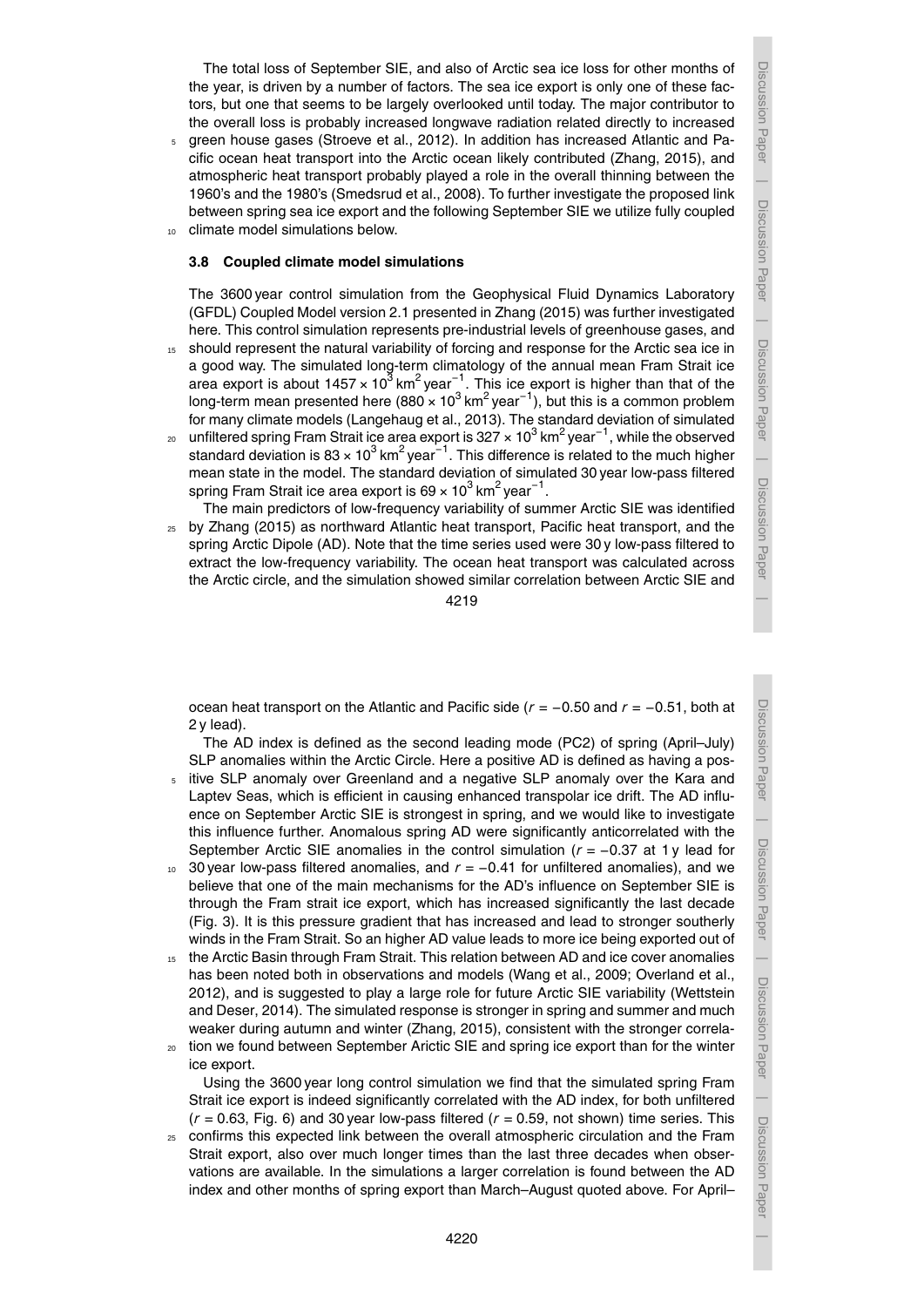Discussion Paper

 $\overline{\phantom{a}}$ 

Discussion Paper

 $\overline{\phantom{a}}$ 

Discussion Paper

 $\overline{\phantom{a}}$ 

Discussion Paper

 $\overline{\phantom{a}}$ 

August  $r = 0.72$ , and April-July  $(r = 0.71)$ , this is reflecting the AD index defined for the April–July period as well.

For the unfiltered 3600 year simulation, spring Fram Strait ice area export also has an anti-correlation with the September Arctic SIE (*r* = −0.34, Fig. 7). This is similar

- <sup>5</sup> to the correlation between AD and the September SIE of *r* = −0.41 mentioned above, suggesting that a substantial part of the coupling between the AD and the September SIE can be explained by the Fram Strait spring ice export. This ∼ 10 % of the total simulated variance in September SIE that can be explained by the spring export, is consistent with what we found for the observations when we de-trended the Septem-
- <sup>10</sup> ber SIE (*r* = −0.38). For the 30 year low-pass filtered time series, this correlation is lower (*r* = −0.15). This indicates that the spring export influences the September SIE mostly on yearly to decadal time scales, and that the lower frequencies (*>* 30 years) is dominated by the ocean heat transport. Similar correlations to  $r = -0.34$  appear between the September SIE and the spring ice export when the export is evaluated over
- <sup>15</sup> other months than March–August. Using April–August we found *r* = −0.31, and April– July *r* = −0.32, indicating that the main part of the signal is carried by the months of April–July.

Given that the control run only simulates natural climate variability we also investigated the observed AD anomalies since 1979 from the NCEP/NCAR reanalysis SLP

- <sup>20</sup> dataset. As shown by Zhang (2015) is the observed September Arctic SIE anomaly anticorrelated with the the observed AD anomalies  $(r = -0.53)$ . What is further added here is an explanation on how this link is physically working. The correlation between September SIE and the spring export was *r* = −0.57 (Fig. 4), so it provides a physical explanation for the AD correlation. The correlation is also slightly higher between
- <sup>25</sup> the observed spring export and the September SIE, than for the observed AD and September SIE, but the difference is not significant. So if the goal is to explain September SIE variability the spring export is a more physical and stronger link than AD. Consistent with this view is the observed spring export and AD index also highly correlated  $(r = 0.47,$  Fig. 8). What further now has become clear is that the AD spring

4221

export link also exist in the control simulation representing natural climate variability over 3600 years. As noted above was the correlation  $r = 0.63$  between AD and spring export there.

We also examined a forced historical simulation for the 20th century combined with  $5.$  a forced 21th century projection under the CMIP3 A1B scenario using the GFDL model. Such a simulation is forced with changes in all external forcings such as anthropogenic greenhouse gases and aerosols. In these results we find no significant trend in simulated spring Fram Strait ice area export between 1979 and 2013. This suggests that the observed increase in spring Fram Strait ice area export since 1979 (Fig. 3) is not 10 due to changes in anthropogenic external forcing, but due to internal natural variability.

## **4 Concluding remarks**

A new and updated timeseries of Fram Strait ice area export from 1979–2013 was presented in this study. The new timeseries was constructed using high resolution radar satellite imagery of sea ice drift across 79◦ N from 2004–2013, regressed on the

- <sup>15</sup> observed cross-strait surface pressure difference back to 1979. Stronger geostrophic winds, largely due to an observed increase in the surface pressure on Greenland, has created a high positive trend of 7 % per decade for annual mean ice area export since 1979 (Fig. 3). The trend is mostly explained by the high trends for spring and summer months, when ice export (March–August) has a robust trend of 13.9 % per decade.
- <sub>20</sub> The pressure difference from observed sea level pressure across the Fram Strait on Svalbard and Greenland directly explained 53 % of the variance in the observed ice export. The best fit between ice drift and geostrophic winds resulted in a seasonal difference of <sup>∼</sup> 3 cms−<sup>1</sup> , suggesting that the ice drift is higher during winter, and lower during summer, than can be explained by local winds. The most likely explanation for
- $25$  this is a seasonal variation in the underlying East Greenland Current, driven by the large-scale wind forcing that are generally stronger during winter than summer. The seasonal cycle has also been confirmed by de Steur et al. (2014). The ice export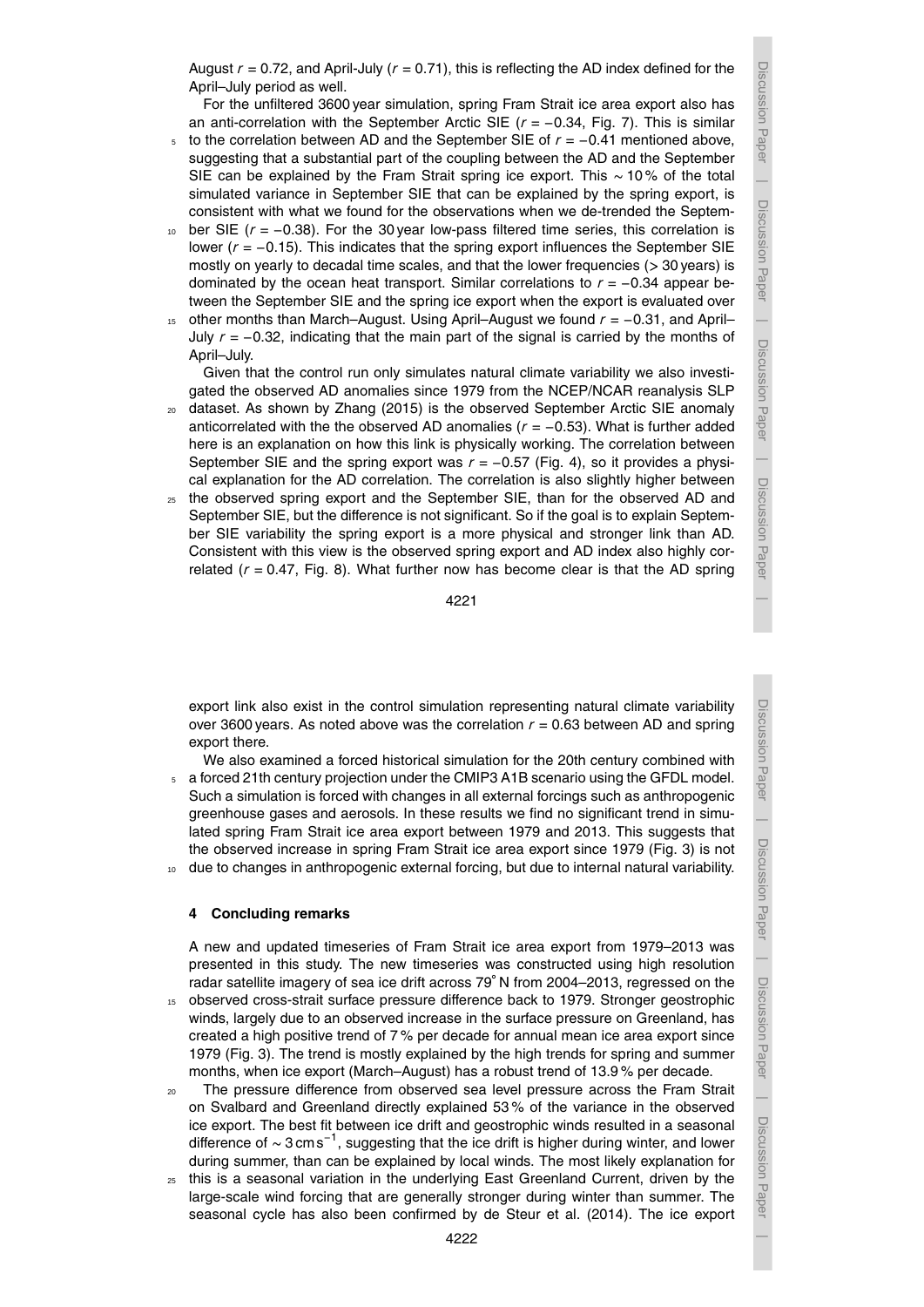Discussion

 $\overline{\phantom{a}}$ 

I Paper

Discussion Paper

Discussion Paper

 $\overline{\phantom{a}}$ 

 Discussion PaperDiscussion Paper

 Discussion PaperDiscussion Paper

based on observed sea level pressure including a seasonal variation in the underlying current explains almost 80 % of the observed ice export variance.

The variability in sea ice area export is directly influencing the September Arctic sea ice cover. For de-trended time series 1979–2013, and for simulations over 3600 years

- <sup>5</sup> with the GFDL coupled climate model, the Fram Strait spring ice area export explains about 10 % of the September SIE variability. This is explaining the previous noted link between the September SIE and the Arctic Dipole (Zhang, 2015), that show anticorrelations at the same level (*r* = −0.41) for the natural climate simulations. This influence is of the same order as the direct response of the increased spring ice area
- 10 export, where an additional export of 250  $\times$  10<sup>3</sup> km<sup>2</sup> between March and August in recent years, compares to about 10 % of the total loss of September SIE since 1980 (Fig. 4).

The sea ice area export influence on the September SIE also seems to have increased in recent years reflecting a thinner and more mobile sea ice cover. This influ-

- <sup>15</sup> ence is on the order of 30 % and appears from the plain correlation (*r* = −0.57), between not de-trended values of Fram Strait spring ice area export and the September SIE between 1979 and 2013. This link is also explaining the earlier noted correlations between the observed Arctic Dipole anomalies and the September SIE (*r* = −0.53, Zhang, 2015). One of the physical links is between Fram Strait ice export and Septem-
- ber SIE, but this correlation and the one between September SIE and the Arctic Dipole, and the correlation between the Arctic Dipole and the Fram Strait export, are all on the level of *r* = 0.5. The increased influence can be explained by positive feedback mechanisms, such as the ice-albedo feedback and increased deformation of thinner ice, that further enhance such summer anomalies in SIE. Accounting for the ice-albedo  $_{25}$  feedback increases the observed annual increase in spring area export of 250  $\times$  10<sup>3</sup> to
- 750  $\times$  10<sup>3</sup> km<sup>2</sup>, which is about 30 % of the observed September SIE loss.

The last 10 years the Arctic sea ice cover has decreased quite rapidly, and the contributions from natural and greenhouse gas forcing are still under debate. In our historical simulations we found no trend in Fram Strait sea ice export, and we are not aware of

4223

results suggesting a likely systematic change in the Arctic large-scale circulation. We therefore find that the observed increase in ice export documented here is caused by natural climate variability, and that there is potential for a partial recovery of the Arctic September SIE in the future when, or if, the spring ice export decreases. The Arctic ice

<sup>5</sup> cover is now thinner and more mobile than before, and in the present state it seems to have an increased coupling to the Fram Strait ice area export. In the natural climate state this influence used to be on the order of 10 %, but during the last three decades the influence has increased to around 30 %.

*Acknowledgements.* Sea ice drift data was obtained from Kloster and Sandven (2014), where <sup>10</sup> ScanSAR data has been provided by NCS/KSAT (Norwegian Space Center /Kongsberg Satellite Service) under the Norwegian-Canadian Radarsat agreements 2012–2014. Observed pressure data are from the Norwegian- and Danish Meteorological Institute. The observed Arctic Dipole index is derived from the NCEP/NCAR reanalysis, and the Arctic SIE data was obtained from the National Snow and Ice Data Center (NSIDC). This work was funded by the Geophys-<sup>15</sup> ical Institute at the University of Bergen. We would like to thank Tor Gammelsrød for helpful

comments.

## **References**

Björk, G. and Söderkvist, J.: Dependence of the Arctic Ocean ice thickness distribution on the poleward energy flux in the atmosphere, J. Geophys. Res.-Oceans, 107, 37–1, 2002. 4217

- <sup>20</sup> Cappelen, J.: Weather observations from Greenland 1958-2013, Observation data with description, Tech. rep., DMI Technical Report 14-08, Danish Meteorological Institute, Copenhagen, 2014. 4208
	- Cavalieri, D., Parkinson, C., Gloersen, P., and Zwally, H.: Sea ice concentrations from Nimbus-7 SMMR and DMSP SSM/I passive microwave data, [1979–2013], Digital media, Boul-
- <sup>25</sup> der, Colorado USA, National Snow and Ice Data Center, available at: http://nsidc.org/data/ nsidc-0051.html (last access: 15 October 2014), updated yearly, 1996. 4206, 4209 Comiso, J. C.: Large decadal decline of the Arctic multiyear ice cover, J. Climate, 25, 1176–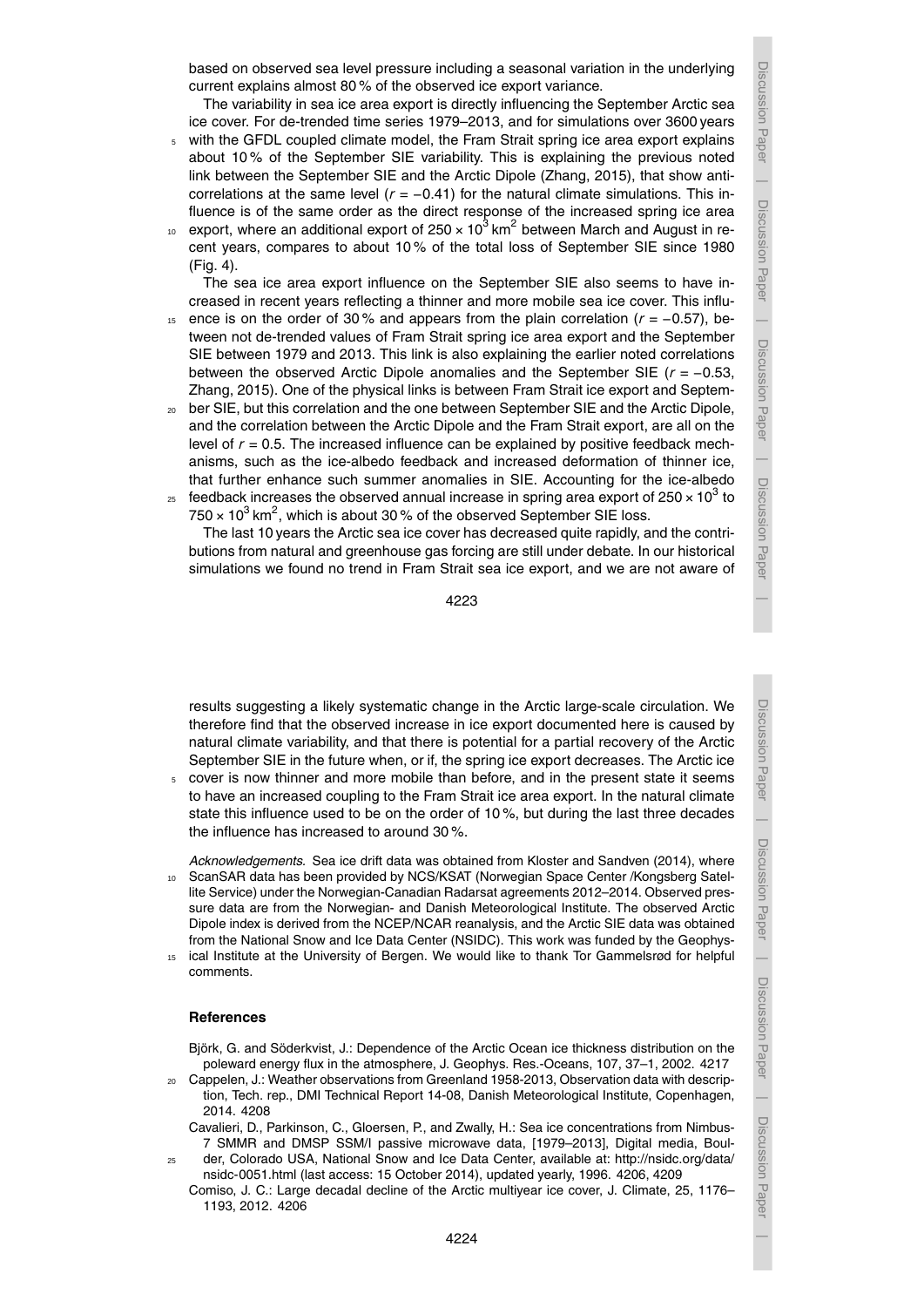$\overline{\phantom{a}}$ 

Discussion Paper

Discussion Paper

 $\overline{\phantom{a}}$ 

Discussion Paper

Discussion Paper

 $\overline{\phantom{a}}$ 

 Discussion PaperDiscussion Paper

- Daniault, N., Mercier, H., and Lherminier, P.: The 1992–2009 transport variability of the East Greenland-Irminger Current at 60 N, Geophys. Res. Lett., 38, L07601, doi:10.1029/2011GL046863, 2011. 4211
- de Steur, L., Hansen, E., Mauritzen, C., Beszczynska-Möller, A., and Fahrbach, E.: Impact of <sup>5</sup> recirculation on the East Greenland current in Fram Strait: results from moored current meter measurements between 1997 and 2009, Deep-Sea Res. Pt. I, 92, 26–40, 2014. 4222
- Delworth, T. L., Broccoli, A. J., Rosati, A., Stouffer, R. J., Balaji, V., Beesley, J. A., Cooke, W. F., Dixon, K. W., Dunne, J., Dunne, K., Durachta, J. W., Findell, K. L., Ginoux, P., Gnanadesikan, A., Gordon, C. T., Griffies, S. M., Gudgel, R., Harrison, M. J., Held, I. M., Hemler, R.
- <sup>10</sup> S., Horowitz, L. W., Klein, S. A., Knutson, T. R., Kushner, P. J., Langenhorst, A. R., Lee, H., Lin, S., Lu, J., Malyshev, S. L., Milly, P. C. D., Ramaswamy, V., Russell, J., Schwarzkopf, M. D., Shevliakova, E., Sirutis, J. J., Spelman, M. J., Stern, W. F., Winton, M., Wittenberg, A. T., Wyman, B., Zeng, F., and Zhang, R.: GFDL's CM2 global coupled climate models. Part I: Formulation and simulation characteristics, J. Climate, 19, 643–674, doi:10.1175/JCLI3629.1, 15 2006 4209
	- Hakkinen, S., Proshutinsky, A., and Ashik, I.: Sea ice drift in the Arctic since the 1950s, Geophys. Res. Lett., 35, L19704, doi:10.1029/2008GL034791, 2008. 4207
- Hansen, E., Gerland, S., Granskog, M., Pavlova, O., Renner, A., Haapala, J., Løyning, T., and Tschudi, M.: Thinning of Arctic sea ice observed in Fram Strait: 1990–2011, J. Geophys. <sup>20</sup> Res.-Oceans, 118, 5202–5221, 2013. 4207
- Hansen, E., Ekeberg, O.-C., Gerland, S., Pavlova, O., Spreen, G., and Tschudi, M.: Variability in categories of Arctic sea ice in Fram Strait, J. Geophys. Res.-Oceans, 119, 7175–7189, 2014. 4216
- Isachsen, P. E., LaCasce, J., Mauritzen, C., and Häkkinen, S.: Wind-driven variability of the <sup>25</sup> large-scale recirculating flow in the Nordic Seas and Arctic Ocean, J. Phys. Oceanogr., 33,
	- 2534–2550, 2003. 4211
	- Kloster, K. and Sandven, S.: Ice motion and ice area flux in Fram Strait at 79N using SAR and passive microwave for Aug. 2004–Jul. 2014., Technical Report no. 322c, Nansen Environmental and Remote Sensing Center, Bergen, Norway, 2014. 4208, 4224
- <sup>30</sup> Kwok, R.: Outflow of Arctic Ocean sea ice into the Greenland and Barents Seas: 1979–2007, J. Climate, 22, 2438–2457, 2009. 4207, 4210, 4211, 4212, 4213

4225

- Kwok, R. and Cunningham, G. F.: Contribution of melt in the Beaufort Sea to the decline in Arctic multiyear sea ice coverage: 1993–2009, Geophys. Res. Lett., 37, L20501, doi:10.1029/2010GL044678, 2010. 4207, 4215
- Kwok, R. and Rothrock, D.: Decline in Arctic sea ice thickness from submarine and ICESat <sup>5</sup> records: 1958–2008, Geophys. Res. Lett., 36, L15501, doi:10.1029/2009GL039035, 2009. 4214
	- Kwok, R., Spreen, G., and Pang, S.: Arctic sea ice circulation and drift speed: decadal trends and ocean currents, J. Geophys. Res.-Oceans, 118, 2408–2425, 2013. 4207, 4213
- Langehaug, H. R., Geyer, F., Smedsrud, L., and Gao, Y.: Arctic sea ice decline and ice export in the CMIP5 historical simulations, Ocean Model., 2013. 4219
- Markus, T., Stroeve, J. C., and Miller, J.: Recent changes in Arctic sea ice melt onset, freezeup, and melt season length, J. Geophys. Res.-Oceans, 114, C12024, doi:10.1029/2009JC005436, 2009. 4215, 4216, 4218
- Nghiem, S., Rigor, I., Perovich, D., Clemente-Colón, P., Weatherly, J., and Neumann, G.: Rapid reduction of Arctic perennial sea ice, Geophys. Res. Lett., 34, L19504,
- doi:10.1029/2007GL031138, 2007. 4206 Overland, J. E., Francis, J. A., Hanna, E., and Wang, M.: The recent shift in early summer Arctic atmospheric circulation, Geophys. Res. Lett., 39, L19804, doi:10.1029/2012GL053268,
- 2012. 4220 <sup>20</sup> Perovich, D. K., Light, B., Eicken, H., Jones, K. F., Runciman, K., and Nghiem, S. V.: Increasing solar heating of the Arctic Ocean and adjacent seas, 1979–2005: attribution and role in the ice-albedo feedback, Geophys. Res. Lett., 34, L19505, doi:10.1029/2007GL031480, 2007. 4216, 4217
- Rampal, P., Weiss, J., and Marsan, D.: Positive trend in the mean speed and defor-<sup>25</sup> mation rate of Arctic sea ice, 1979–2007, J. Geophys. Res.-Oceans, 114, C05013, doi:10.1029/2008JC005066, 2009. 4207, 4213, 4216
	- Schröder, D., Feltham, D. L., Flocco, D., and Tsamados, M.: September Arctic sea-ice minimum predicted by spring melt-pond fraction, Nature Clim. Change, 4, 353–357, 2014. 4216 Smedsrud, L. H., Sorteberg, A., and Kloster, K.: Recent and future changes of the Arctic sea-ice
	- <sup>30</sup> cover, Geophys. Res. Lett., 35, L20503, doi:10.1029/2008GL034813, 2008. 4219
- Smedsrud, L. H., Sirevaag, A., Kloster, K., Sorteberg, A., and Sandven, S.: Recent wind driven high sea ice area export in the Fram Strait contributes to Arctic sea ice decline, The

 Discussion PaperDiscussion Paper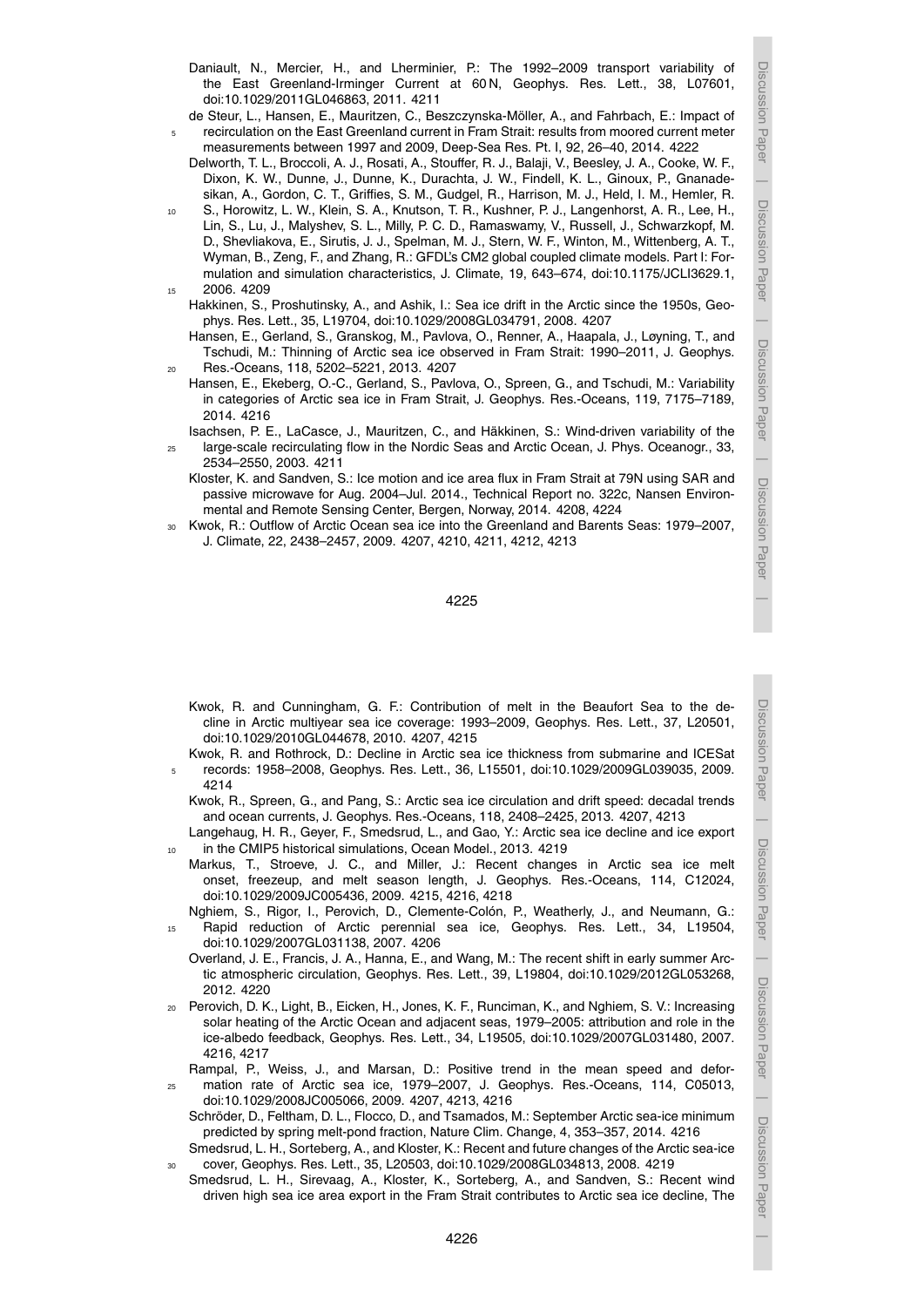Discussion Paper

 $\overline{\phantom{a}}$ 

Discussion Paper

Discussion Paper

 $\overline{\phantom{a}}$ 

 Discussion PaperDiscussion Paper

Discussion Paper

Discussion Paper

 $\overline{\phantom{a}}$ 

- Spreen, G., Kern, S., Stammer, D., and Hansen, E.: Fram Strait sea ice volume export estimated between 2003 and 2008 from satellite data, Geophys. Res. Lett., 36, L19502, <sup>5</sup> doi:10.1029/2009GL039591, 2009. 4207, 4213
- Spreen, G., Kwok, R., and Menemenlis, D.: Trends in Arctic sea ice drift and role of wind forcing: 1992–2009, Geophys. Res. Lett., 38, L19501, doi:10.1029/2011GL048970, 2011. 4213
- Stroeve, J. C., Kattsov, V., Barrett, A., Serreze, M., Pavlova, T., Holland, M., and Meier, W. N.: Trends in Arctic sea ice extent from CMIP5, CMIP3 and observations, Geophys. Res. Lett., <sup>10</sup> 39, L16502, doi:10.1029/2012GL052676, 2012. 4206, 4219
	- Thorndike, A. and Colony, R.: Sea ice motion in response to geostrophic winds, J. Geophys. Res.-Oceans, 87, 5845–5852, 1982. 4209, 4210
- Wang, J., Zhang, J., Watanabe, E., Ikeda, M., Mizobata, K., Walsh, J. E., Bai, X., and Wu, B.: Is the Dipole Anomaly a major driver to record lows in Arctic summer sea ice extent?, Geophys. <sup>15</sup> Res. Lett., 36, L05706, doi:10.1029/2008GL036706, 2009. 4220
	- Wettstein, J. J. and Deser, C.: Internal variability in projections of twenty-first-century Arctic sea ice loss: role of the large-scale atmospheric circulation, J. Climate, 27, 527–550, 2014. 4220 Widell, K., Østerhus, S., and Gammelsrød, T.: Sea ice velocity in the Fram Strait monitored by moored instruments, Geophys. Res. Lett., 30, 1982, doi:10.1029/2003GL018119, 2003.
- <sup>20</sup> 4207, 4209, 4210, 4212, 4213
	- Zhang, R.: Mechanisms for low-frequency variability of summer Arctic sea ice extent, P. Natl. Acad. Sci. USA, 112, 4570–4575, 2015. 4209, 4219, 4220, 4221, 4223
	- Zwally, H. J. and Gloersen, P.: Arctic sea ice surviving the summer melt: interannual variability and decreasing trend, J. Glaciol., 54, 279–296, 2008. 4207
- <sup>25</sup> Zygmuntowska, M., Rampal, P., Ivanova, N., and Smedsrud, L. H.: Uncertainties in Arctic sea ice thickness and volume: new estimates and implications for trends, The Cryosphere, 8, 705–720, doi:10.5194/tc-8-705-2014, 2014. 4217





**Figure 1.** The Fram Strait between Greenland (left) and Svalbard (right) with summer (black arrows) and winter (white arrows) mean sea ice drift speed. Southward ice drift across 79◦ N (red line) from February 2004 to December 2013 were interpolated to 1◦ bins based on SAR imagery. Red circles show locations for surface pressure observations on Svalbard (Longyearbyen) and Greenland (Station Nord and Danmarkshavn). Pressure observations were interpolated between the Greenland stations to calculate the mean pressure gradient along 78.25◦ N. Summer means speeds are means over June–September, while winter speeds are December– March means. Shades of blue show ocean bathymetry in 100 steps down to 500 m depth.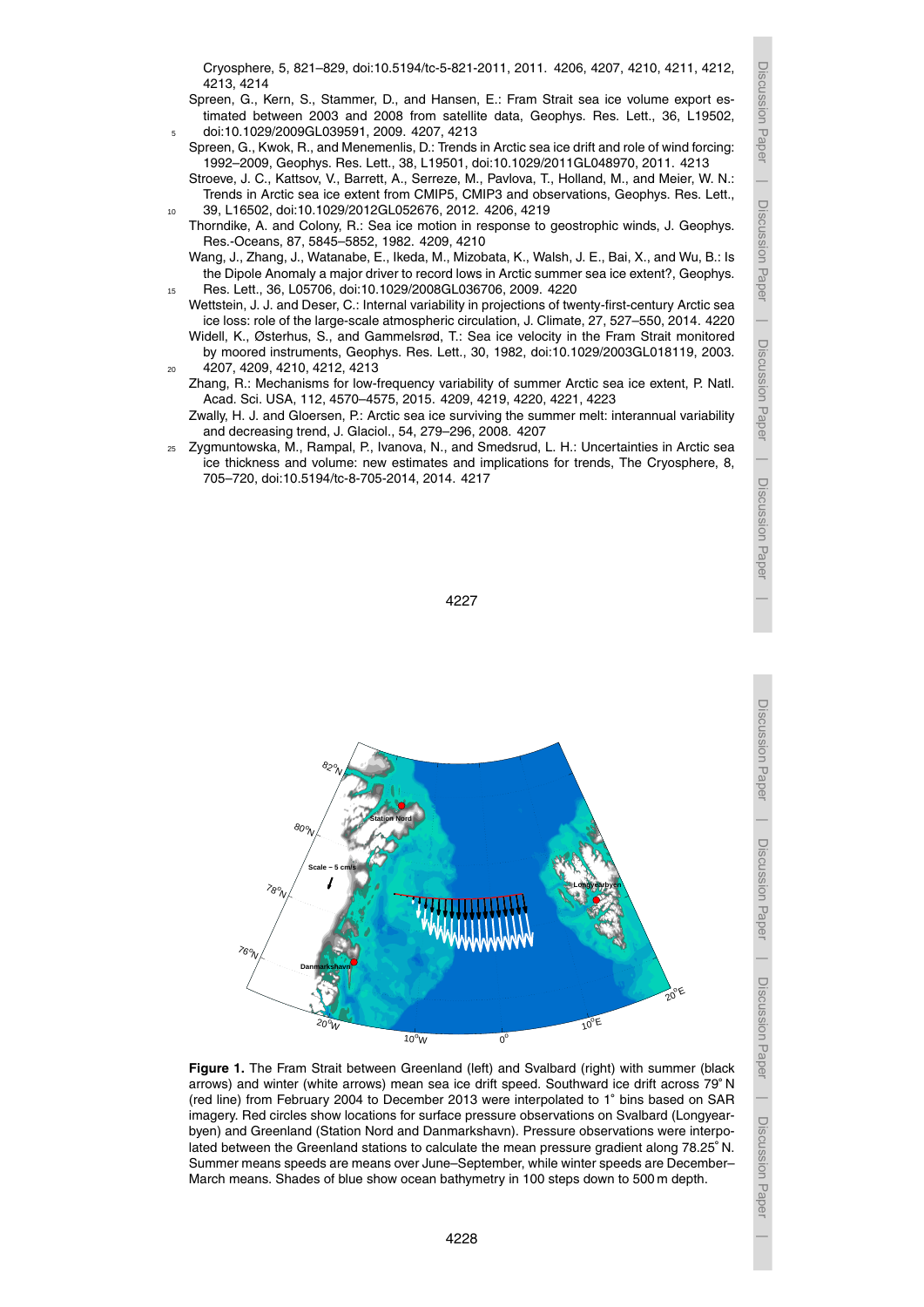

**Figure 2.** Annual cycle of monthly mean southward ice drift speed in Fram Strait. Observed ice drift speed (SAR) are shown in blue, and our pressure based ice drift speed in black. The corrected ice drift speed is shown in red. Standard deviations of observed ice drift speed are shaded in purple, and of calculated ice drift speed as vertical, coloured lines. All values are averaged from 2004–2013.





**Figure 3.** Annual southward ice area export in Fram Strait. Ice export from 1979–2003 is based on the relationship between observed mean sea level pressure and observed ice export by SAR, and ice export from 2004–2013 are solely observations by SAR. Annual values (grey) are averaged for 1 September through 31 August. Winter export is September–February (blue) and spring is March–August (red). Time averages are plotted half way through the respective period. The annual long-term linear trend is indicated (solid black line), and dashed lines indicate the 95 % confidence interval of the trend.

Discussion Paper $\overline{\phantom{a}}$  Discussion Paper $\overline{\phantom{a}}$ Discussion Paper

Discussion Paper

 $\overline{\phantom{a}}$ 

Discussion Paper

 $\overline{\phantom{a}}$ 

Discussion Paper

 $\overline{\phantom{a}}$ 

Discussion Paper

 $\overline{\phantom{a}}$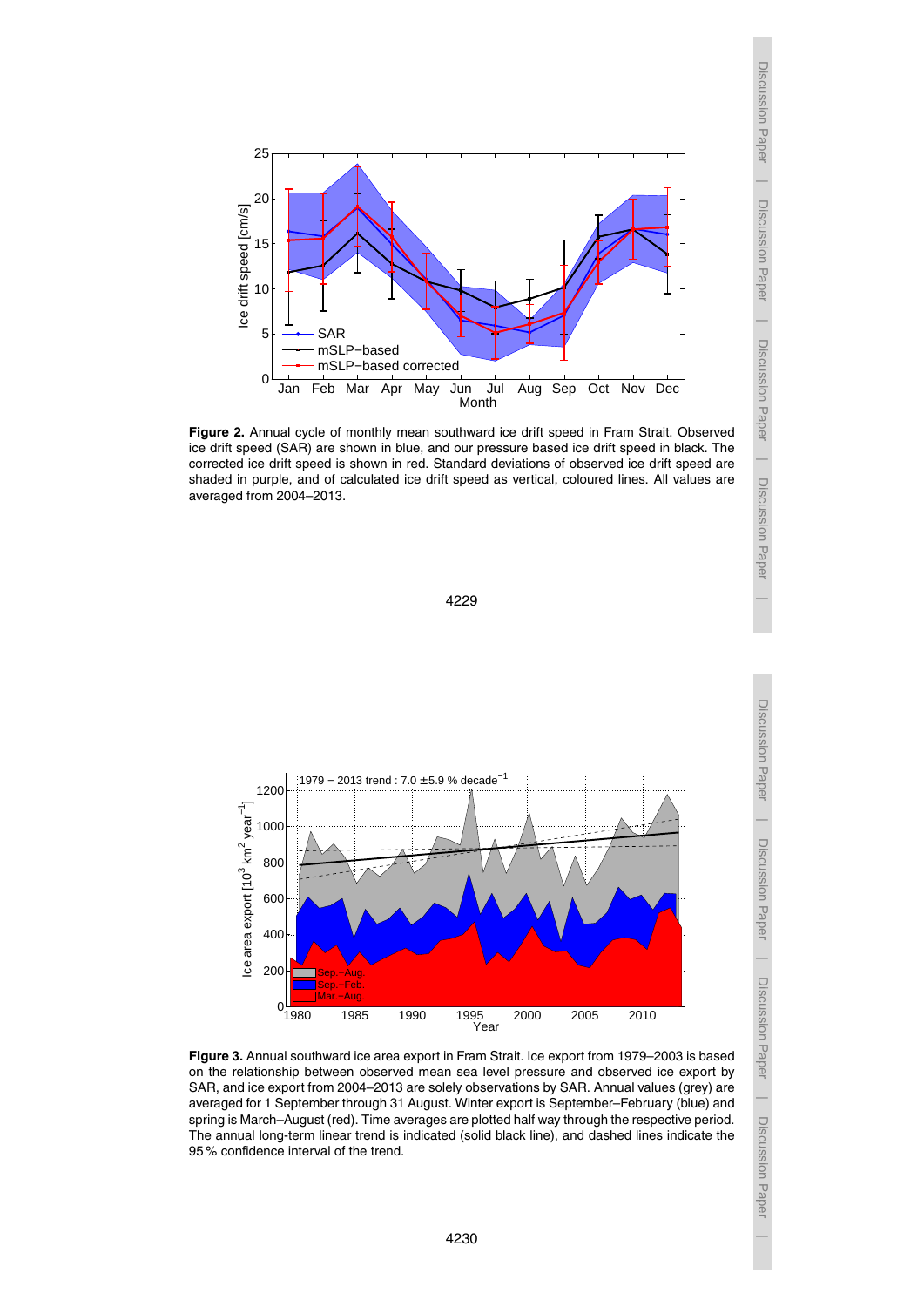







**Figure 5.** Linear fit between observed mean September Arctic SIE (NSIDC) and spring (March– August) Fram Strait ice area export. The shaded area is the standard error estimate of the linear fit.

Discussion Paper | Discussion Paper Discussion Paper $\overline{\phantom{a}}$  Discussion Paper $\overline{\phantom{a}}$ Discussion Paper

 $\overline{\phantom{a}}$ 

Discussion Paper

 $\overline{\phantom{a}}$ 

Discussion Paper

 $\overline{\phantom{a}}$ 

Discussion Paper

 $\overline{\phantom{a}}$ 

Discussion Paper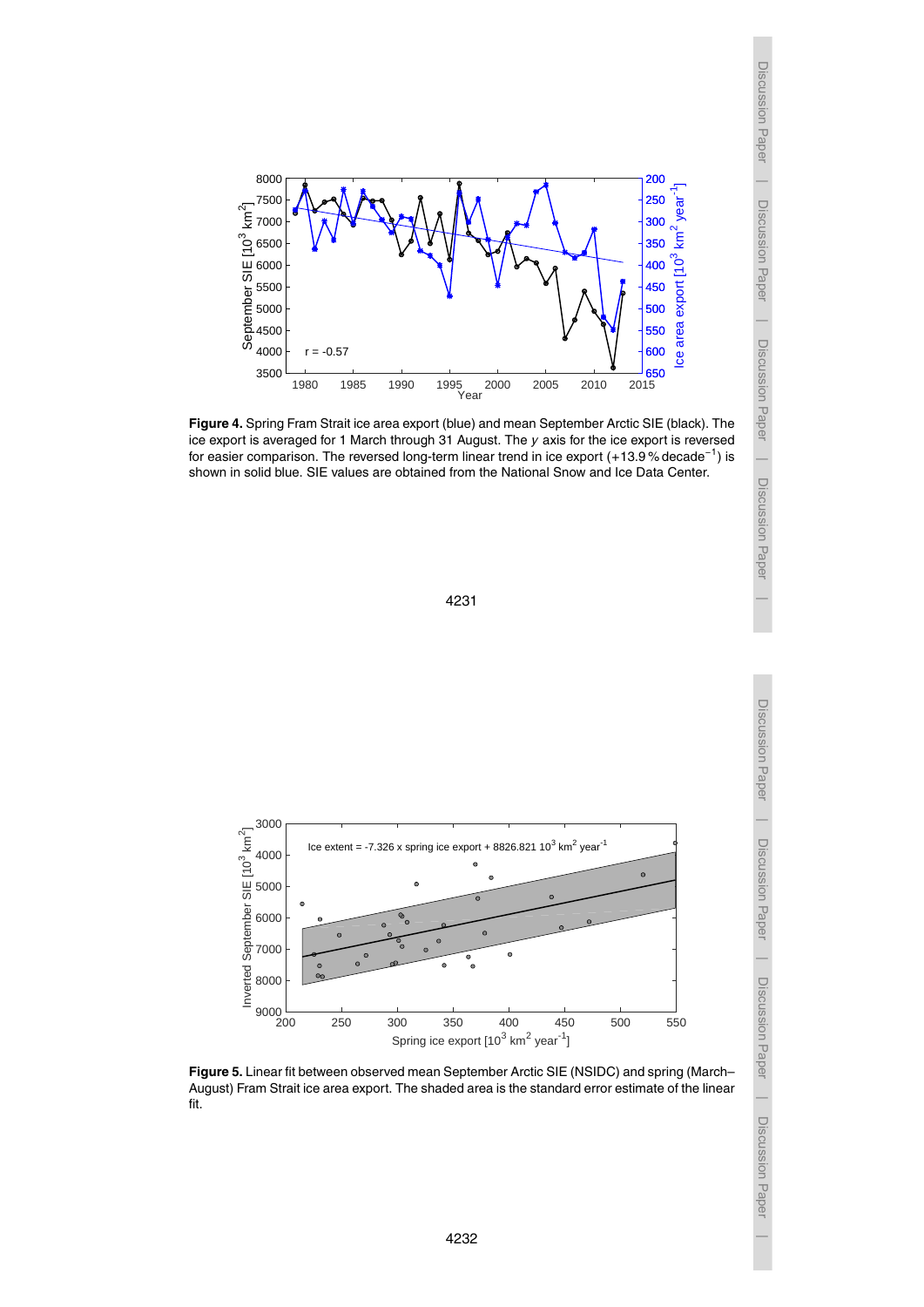

**Figure 6.** Spring Fram Strait (March–August) ice area export and Arctic Dipole anomaly from the 3600 year long control simulation. Both time series are unfiltered and normalized by their standard deviations. Only the first 100 years is shown. The correlation between the two series is *r* = 0.63.

 $\overline{\phantom{a}}$ 

Discussion Paper

 $\overline{\phantom{a}}$ 

Discussion Paper

 $\overline{\phantom{a}}$ 

Discussion Paper

 $\overline{\phantom{a}}$ 

Discussion Paper

 $\overline{\phantom{a}}$ 

Discussion Paper

 $\overline{\phantom{a}}$ 

4233



**Figure 7.** Spring (March–August) Fram Strait ice area export and September Artic SIE anomaly from the 3600 year long control simulation. Both time series are unfiltered and normalized by their standard deviations. Only the first 100 years is shown. The correlation between the two series is *r* = −0.34.